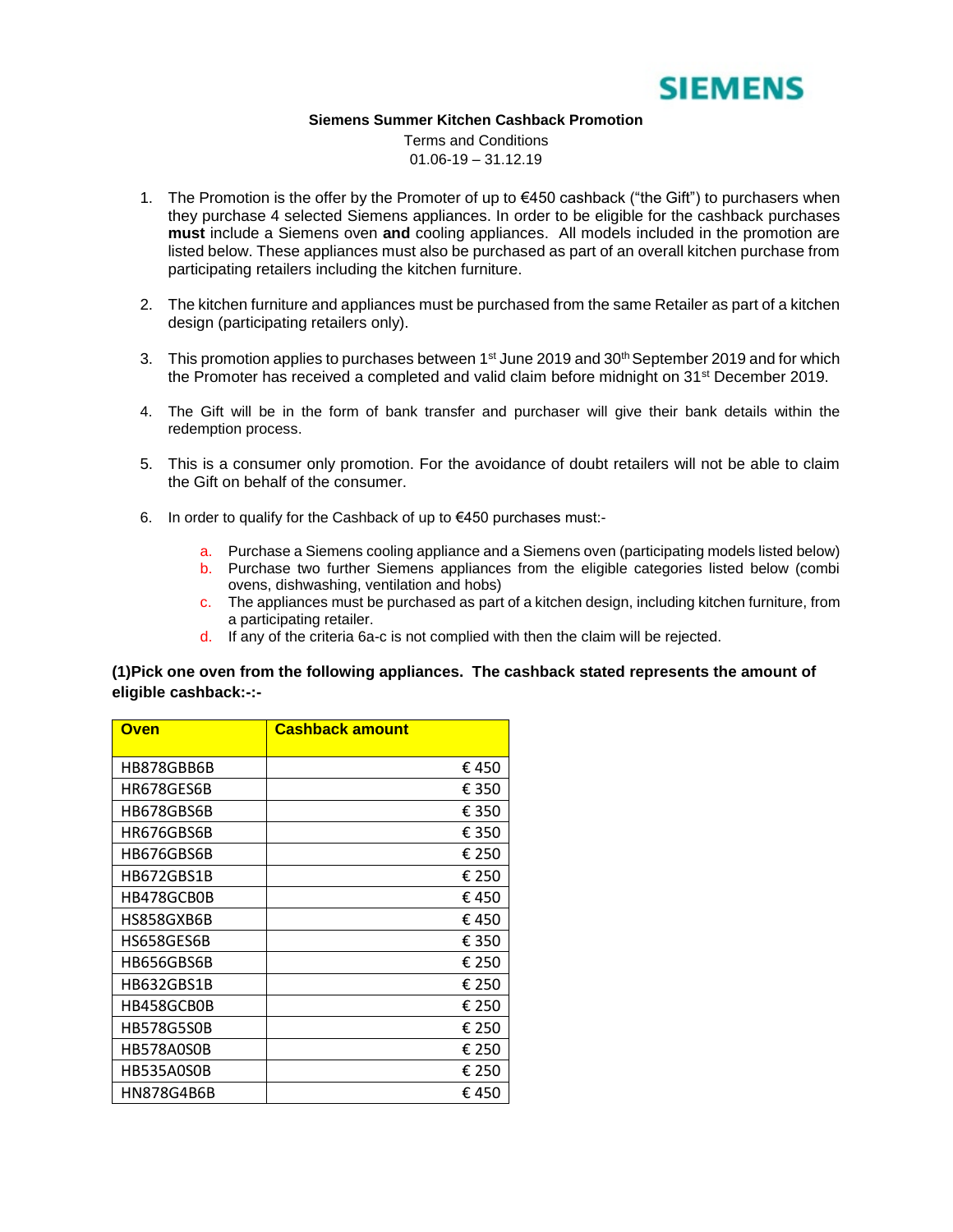## **SIEMENS**

| HN678GES6B | € 450 |
|------------|-------|
| HM678G4S6B | € 450 |
| HM676G0S6B | € 350 |
| HM656GNS6B | € 350 |

### **(2)Pick one cooling appliance from list below:-**

| <b>Cooling</b> |
|----------------|
| KI86FHD40      |
| KI86FPF30G     |
| KI85NAD30G     |
| KI86NHD30      |
| KI86NVF30G     |
| KI87FPF30      |
| KI84FPF30      |
| KI87SAF30G     |
| KI86SAF30G     |
| KI86VVF30G     |
| KI87VVF30G     |
| KI87VVS30G     |
| KI85VVF30G     |
| KI38VX22GB     |
| KI81FHD40      |
| KI81FPF30G     |
| KI81RAD30      |
| KI81RAF30G     |
| KI82LAF30      |
| KI81RVS30G     |
| GI81NAE30G     |
| KU15LA60GB     |
| KU15RA51GB     |
| GU15DA50GB     |

**(3)Pick any two other Siemens appliances from any of the four product categories listed below:-**

| <b>Combi</b> | <b>Dishwashing</b> | <b>Ventilation</b> | <b>Hobs</b> |
|--------------|--------------------|--------------------|-------------|
| CS858GRB7B   | SN878D26PE         | LC97BE532B         | EX675BEB1E  |
| CS656GBS7B   | SX878D26PE         | LC97BHM50B         | EU611BEB1E  |
| CD634GAS0B   | SN678D06TG         | LB79585GB          | EX375FXB1E  |
| CN878G4B6B   | SN678D01TG         | LI97SA560B         | EU631FEB1E  |
| CM878G4B6B   | SN658D00MG         | LR99CQS25B         | EX851FVC1E  |
| CM678G4S6B   | SN658D01MG         | LR97CBS25B         | EC715RB90E  |
| CM676GBS6B   | SN658D02MG         | LR97CAQ50B         | EX875LX34E  |
| CM656GBS6B   | SX736X19ME         | LF31IVV60          | EX875KYW1E  |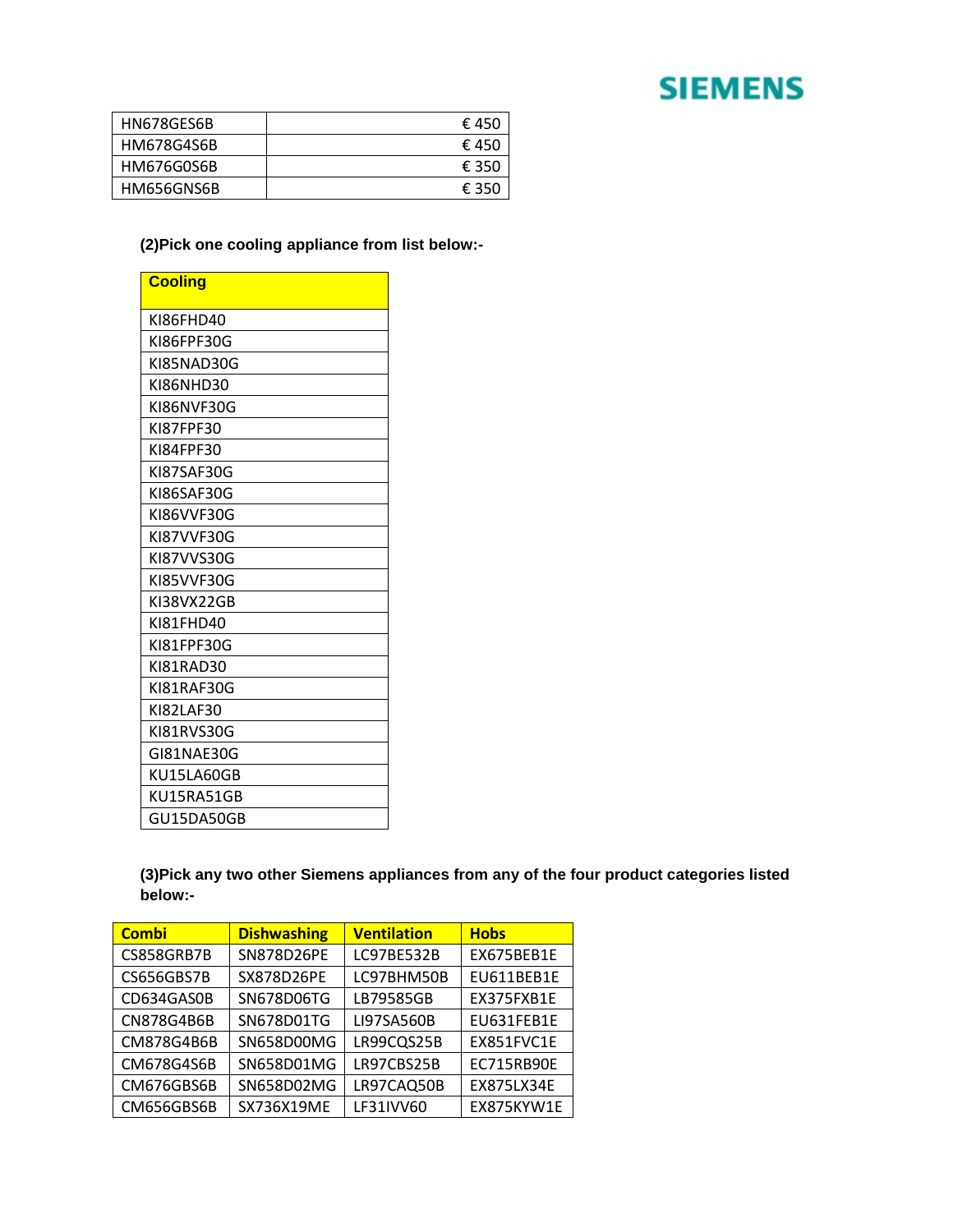# **SIEMENS**

| CM633GBS1B | SN736X19ME | LC91KWW69B | EH845FVB1E |
|------------|------------|------------|------------|
| CT836LEB6  | SN636X00KG | LC91KWW60B | EH801FVB1E |
| CT636LES6  | SR656X01TE | LC87KBM60B | EX977LXV5E |
| CP465AGB0B | SR636D00MG | LC87KHM60B | EX877LYV5E |
| CP565AGS0B |            | LC67KHM60B | EX677LYV5E |
| CM585AMS0B |            | LC97FVW69B | EX975KXW1E |
| HN878G4B6B |            | LC91BUV50B | EX675JYW1E |
| HN678GES6B |            | LI67SA560B | EX975LVV1E |
| HM656GNS6B |            | LB79585MGB | EX675LXV1E |
| HM678G4S6B |            | LB78574GB  | EX275FXB1E |
| HM676G0S6B |            | LD97DBM69B | EX879FVC1E |
|            |            | LF91BUV50B | EX679FEC1E |
|            |            |            | EX651FEC1E |
|            |            |            | ED677FQC5E |
|            |            |            | ED851FWB5E |
|            |            |            | EH645FEB1E |
|            |            |            | EX807LX33E |
|            |            |            | ED851FS11E |

- 7. Purchases of graded, seconds, replacements and imperfect products and trade/contract sales are excluded from the Promotion.
- 8. The Promotion, which starts on 1<sup>st</sup> June 2019 and ends on 30<sup>th</sup> September 2019, only applies to Kitchen purchases made from the same retailer (participating retailers only) on or between these dates. Claims must be received by the Promoter before midnight 31<sup>st</sup> December 2019 and the Promoter will not accept any claims received subsequently.
- 9. Only one claim per household is permitted. Please note, claims from employees, relatives of traders and traders themselves are prohibited from participating in this promotion. Multiple purchases of the same appliances are prohibited.
- 10. Claimants cannot claim in conjunction with another offer.
- **11.** In order to claim the Gift, claimants must fully complete the online Claim Form, including product E-nr and FD numbers, and consumer reference order number (this is a 10 digit number beginning 1503 that will be provided by the Kitchen Showroom where you made your purchase), which is available on [www.siemensrewards.ie](http://www.siemensrewards.ie/) or telephone the freephone helpline on 1800939602. A copy of the original purchase receipt, which itemises the 4 Siemens appliances and proves that the appliances were purchased as part of an overall kitchen purchase including the kitchen furniture and from the same retailer must be uploaded as part of the claim. For the avoidance of doubt, copies of deposit receipts and/or order confirmations will not be accepted. Purchasers can call the freephone helpline on 1800939602 for assistance between 9am and 5:30pm, Monday to Friday, excluding Bank holidays.
- 12. In the event that you do not have access to the internet or are unable to claim online, please telephone the freephone helpline on 1800939602 for assistance between 9am and 5:30pm. The advisor will be able to complete your redemption over the telephone, however, you will need to have a copy of your purchase receipt to validate the claim that will be posted to Siemens Rewards, 1 Vantage Court, Tickford Street, Newport Pagnell, MK16 9EZ. Claims will only be paid upon receipt of a valid purchase receipt. Postal charges may apply.